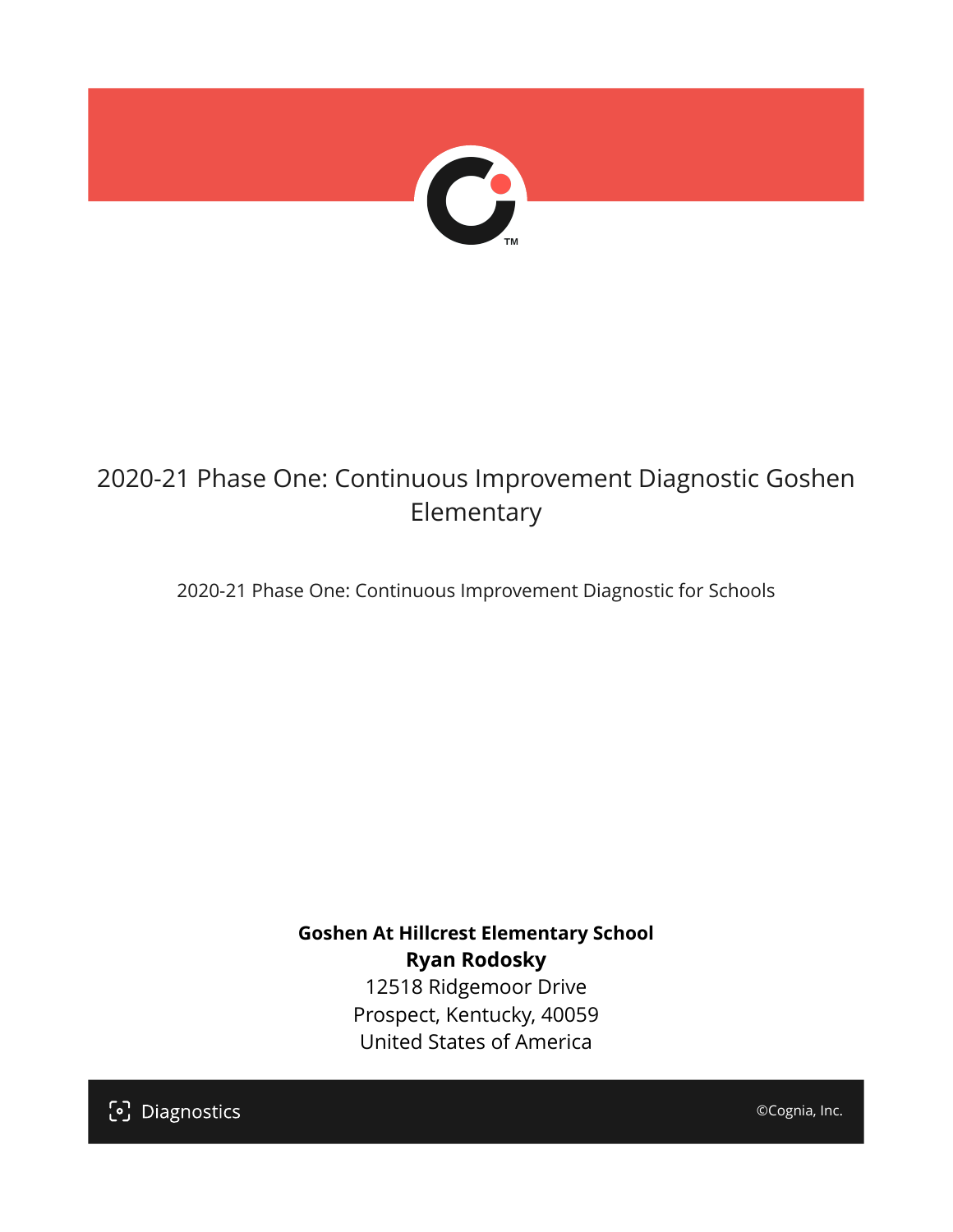2020-21 Phase One: Continuous Improvement Diagnostic for Schools - 2020-21 Phase One: Continuous Improvement Diagnostic

Goshen Elementary - Generated on 01/12/2021

Goshen At Hillcrest Elementary School

#### **Table of Contents**

<u>[3](#page-2-0)</u> [2020-21 Phase One: Continuous Improvement Diagnostic for Schools](#page-2-0)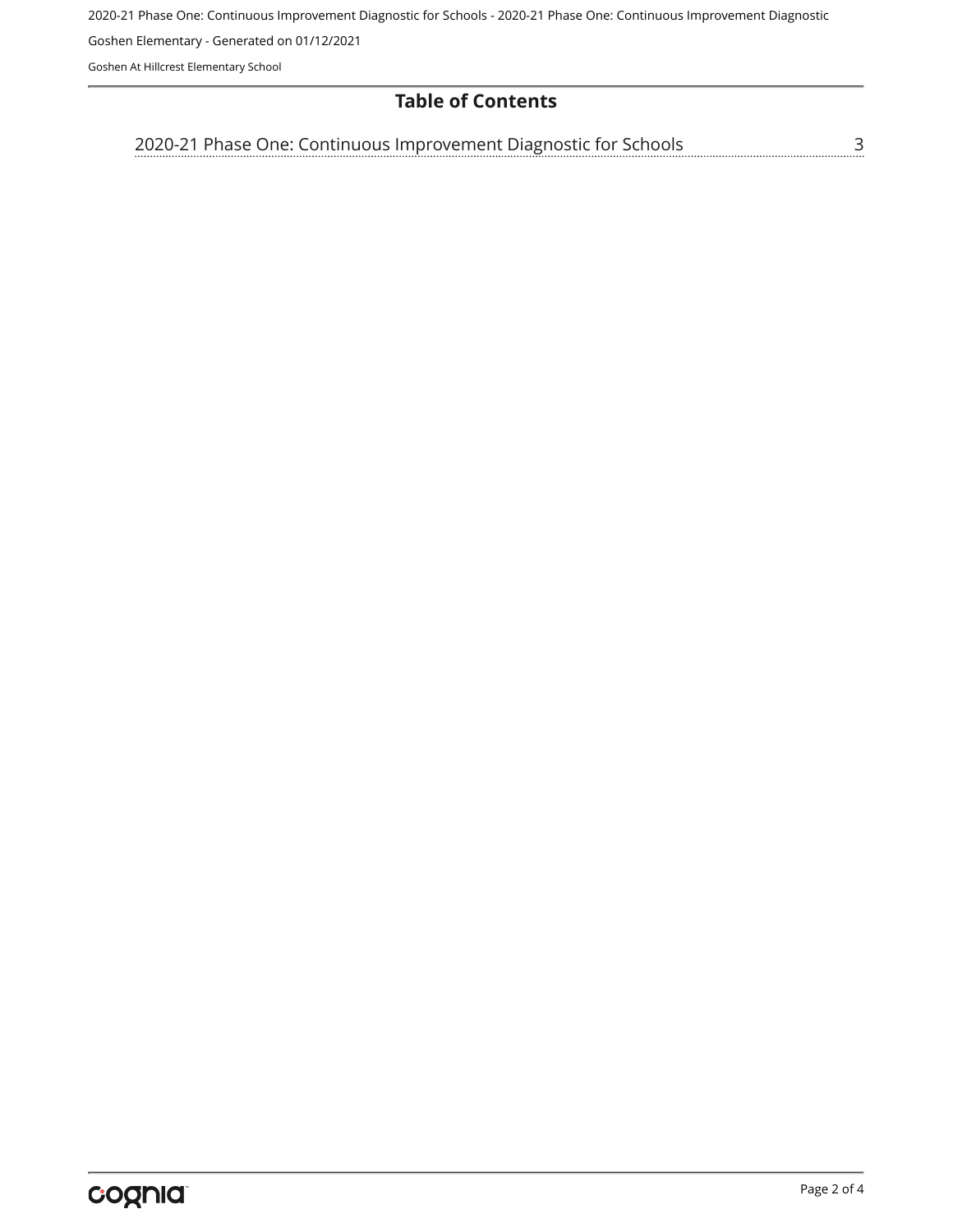2020-21 Phase One: Continuous Improvement Diagnostic for Schools - 2020-21 Phase One: Continuous Improvement Diagnostic Goshen Elementary - Generated on 01/12/2021

Goshen At Hillcrest Elementary School

# <span id="page-2-0"></span>**2020-21 Phase One: Continuous Improvement Diagnostic for Schools**

. The **Comprehensive School Improvement Plan or CSIP** is defined as a *plan developed by the school council, or successor, and charter schools with the input of parents, faculty, and staff, based on a review of relevant data that includes targets, strategies, activities, and a time schedule to support student achievement and student growth, and to eliminate gaps among groups of students.*

The comprehensive school and district improvement plan process is outlined in 703 KAR 5:225. The requirements included in the administrative regulation are key components of the continuous improvement process in Kentucky and ultimately fulfillment of school, district, and state goals under the Kentucky State Plan as required by the Every Student Succeeds Act (ESSA).

While the regulation outlines a timeline for compliance purposes, the plan itself is a strategic and proven approach to improve processes and to ensure students achieve. The timeline for the school's 2020-21 diagnostics is as follows:

#### **Phase One: August 1 - October 1**

• Continuous Improvement Diagnostic for Schools

#### **Phase Two: October 1 - November 1**

- The Needs Assessment for Schools
- School Assurances
- School Safety Report

#### **Phase Three: November 1 - January 1**

- Comprehensive School Improvement Plan
- Executive Summary for Schools
- Closing the Achievement Gap Diagnostic for Schools
- Professional Development Plan for Schools

## **Phase Four: January 1 - December 31**

• Progress Monitoring

## *As principal of the school, I hereby commit to implementing continuous improvement processes with fidelity to support student achievement and student growth and to eliminate achievement gaps among groups of students.*

Please enter your name and date below to certify.